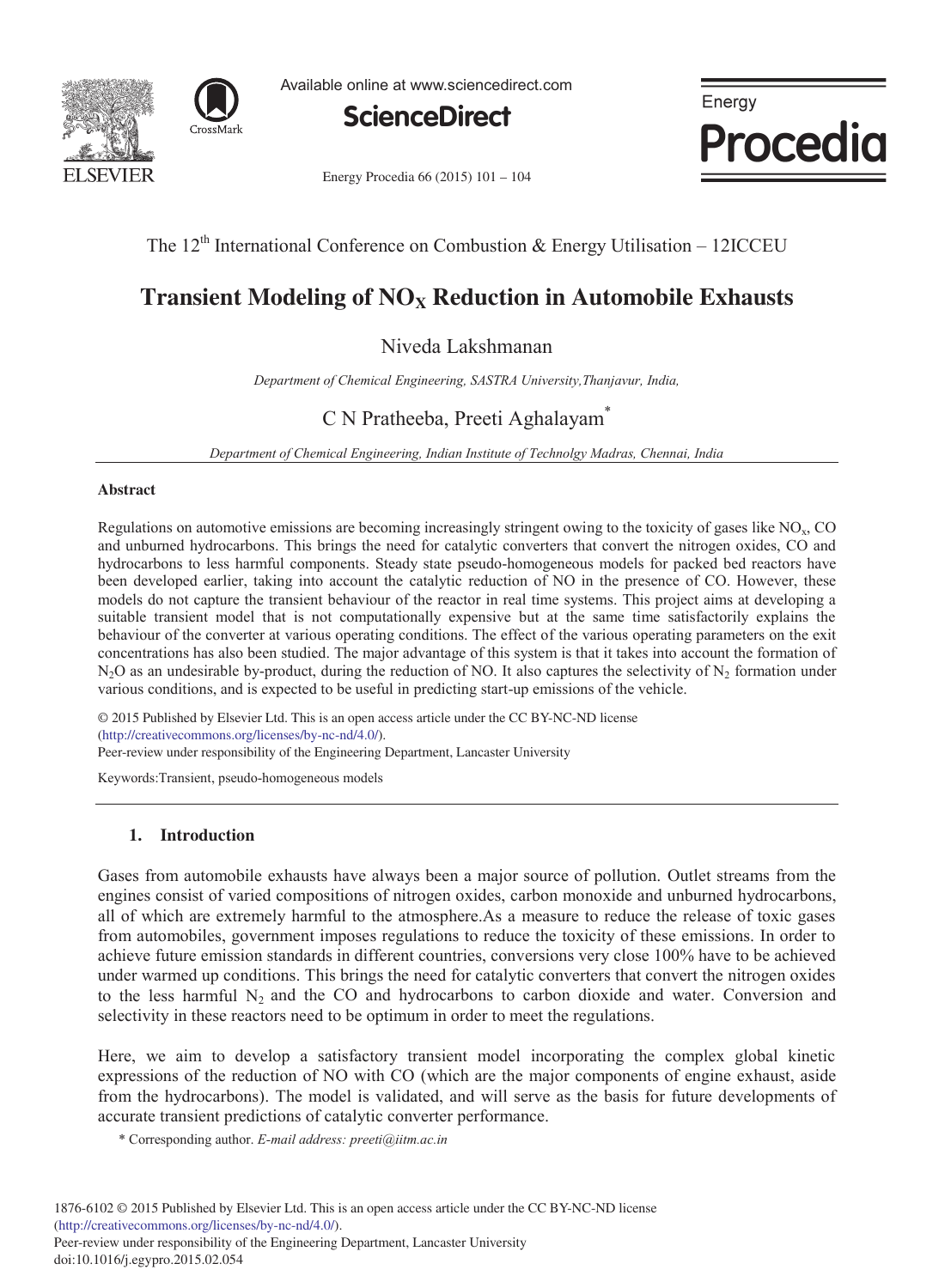#### **2. Mathematical Model**

A 1-D pseudo-homogeneous model is taken into consideration in this paper. In order to model the catalytic converter, we make use of the kinetics of the reduction of NO in the presence of CO. Based on the micro-kinetic model developed earlier for the reduction of NO [1], reduced order rate expressions were arrived at in earlier work [2], according to which the following two global reactions are expected to occur:

$$
2NO + CO \rightarrow N_2O + CO_2
$$
  

$$
2NO + 2CO \rightarrow N_2 + 2CO_2
$$

The importance of the undesirable side product  $N_2O$  is considered explicitly in this kinetic model, and this is expected to be of particular importance for Pt catalyst based devices [1,2].

With typical simplifying assumptions considered, the mass and energy balance equations for the Packed Bed catalytic reactor can be represented as

$$
\frac{\partial y_k}{\partial t} = -u \frac{\partial y_k}{\partial z} - M \sum_{i=1}^n (-r_A)_V
$$

$$
\frac{\partial T}{\partial z} + \frac{\partial T}{\partial t} = \frac{1}{\rho u_m \overline{C_p}} \sum_{i=1}^n (-r_A)_V (-\Delta H_R)
$$

where the notations are the same as in standard reaction engineering textbooks.

#### **Table 1.** Model parameters for simulation of NO reduction

| <b>Reactor design parameters:</b>       |                        |
|-----------------------------------------|------------------------|
| Length $(m)$                            | 0.014                  |
| Diameter (m)                            | 0.004                  |
| Catalyst Surface area $(m2)$            | 0.0827                 |
| Catalyst active site density $(mol/m2)$ | $0.207 \times 10^{-4}$ |
| <b>Operating conditions:</b>            |                        |
| Temperature range $(K)$                 | $623 - 823$            |
| Pressure (atm)                          |                        |
| Inlet composition of NO (ppm)           | 3000                   |
| Inlet composition of CO (ppm)           | 3400                   |
| Inlet volumetric flow rate $(m^3/min)$  | $100 \times 10^{-6}$   |

To solve the partial differential equations thus obtained we have used MATLAB. The numerical technique used is called the method of lines in which the space variable was discretized. The first step was to set up the equations with the corresponding reactor parameters. The gas phase domain of the channel was partitioned into discrete elements with grid space distance  $\Delta z$ . Subsequently, at the time step *t*, the concentrations of each species in the gas phase for each node  $i+1$  was computed using the conditions known for the node *i* at time step *t*.

Hence we get a system of ordinary differential equations of the form

$$
\frac{dy_k}{dt} = -u \frac{y_{k_i} - y_{k_{i-1}}}{\Delta z} - M \sum_{i=1}^n (-r_A)_v
$$

#### **3. Results and Discussion**

The steady state modelling of the above mentioned system gave the following plots with respect to temperature [2].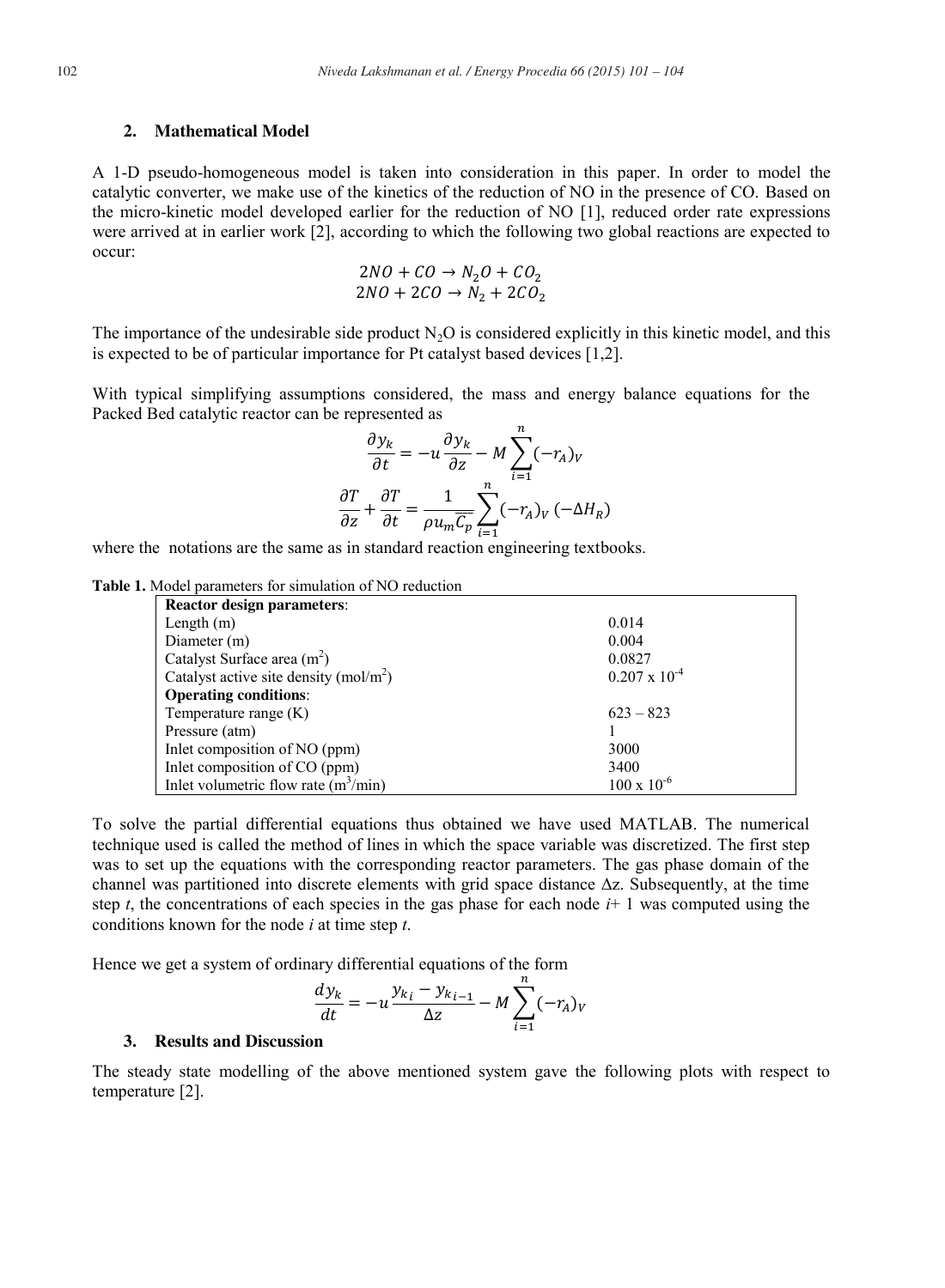

**Figure 1.**Variation of concentration of various species with reactor temperature, from earlier work [2]. Experimental results [3] are shown in symbols, while the results of PBR simulations using the global kinetic model [2] are shown in lines.

It can be seen that the results are in agreement with experimentally obtained results. It is important to note that the model accounts for the production of N<sub>2</sub>O. Up to T = 350°C, the formation of N<sub>2</sub>O is favoured, whereas at higher temperatures, the formation of  $N_2$  is predominant.

On developing the transient state model, we first validated the results by comparing the composition of the gas mixture at different points in the reactor at large times with that obtained at steady state. Figure 2 shows a plot of mass fraction of NO against axial distance at different times bench-marked with the corresponding steady state results. It can be noted that at the largest time  $t<sub>4</sub>$ , the system has reached steady state and the mass fraction of NO is the same as that found in the steady state system. In this case  $t_4$  0.5 s.



**Figure 2** Variation of mass fraction along reactor length under isothermal conditions where  $t_1 < t_2 < t_3 < t_4$  in comparison with steady state system. Steady state conditions are shown in symbols and results from transient state simulations are shown in lines. At large times  $(t_4)$ , the system reaches steady state.



**Figure 3** Variation of temperature along reactor length at large times under non-isothermal conditions in comparison with steady state system. Steady state conditions are shown in symbols and results from transient state simulations are shown in lines. The inlet temperature for the plot shown is ~  $623K$  (350°C)